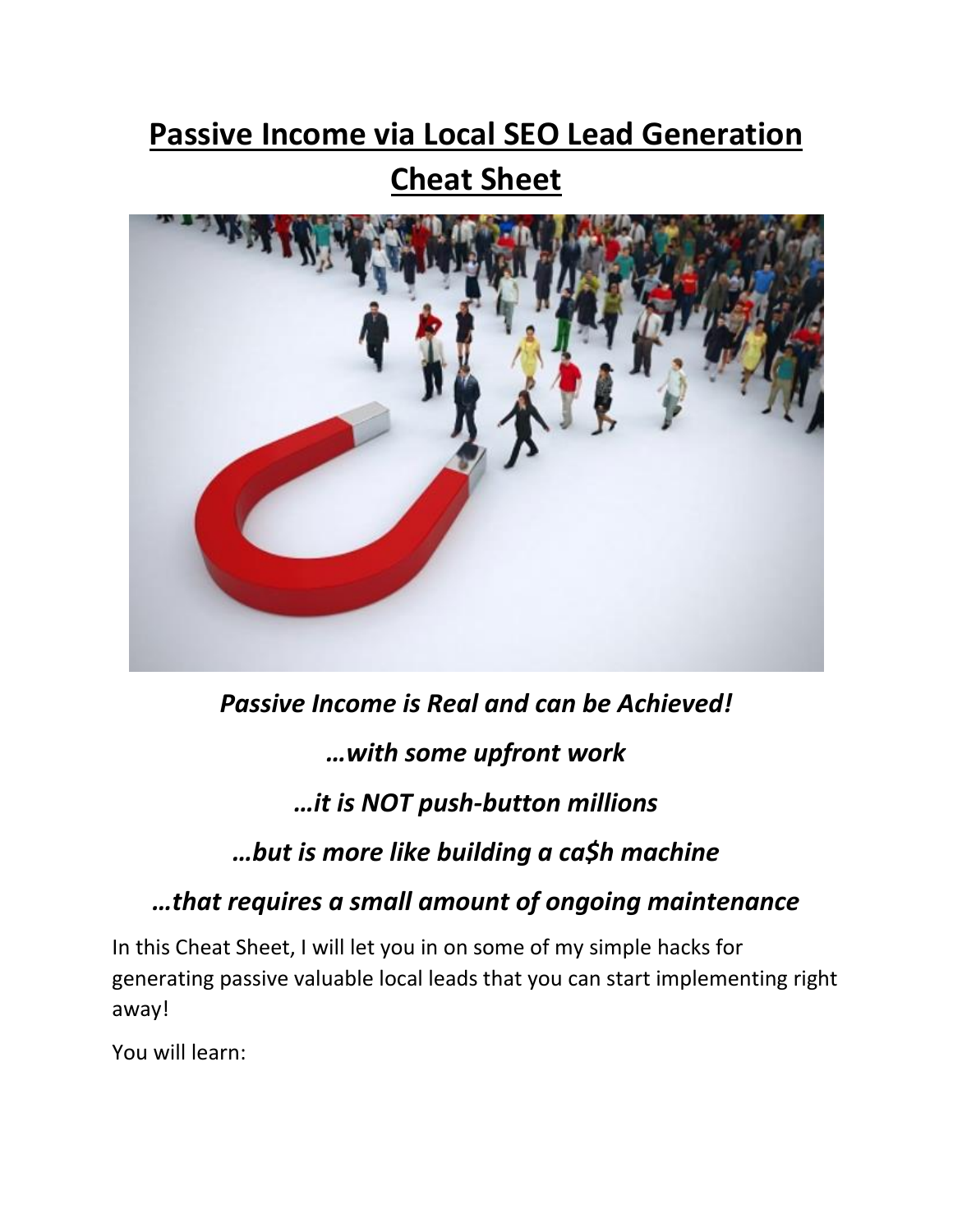- (1) How To find valuable niches that are good for lead generation Some niches will never generate leads or require an extraordinary amount of work and balance to be able to generate leads.
- (2) Some simple ways to turn leads into \$\$. How to find national partners that will simplify your lead generation actions and how to find more profitable local lead generation partners.
- (3) How to target low competition searches to start generating leads faster

--------------------------------------

Where I like to get leads from – Google My Business Pages (GMB's) listings as circled below: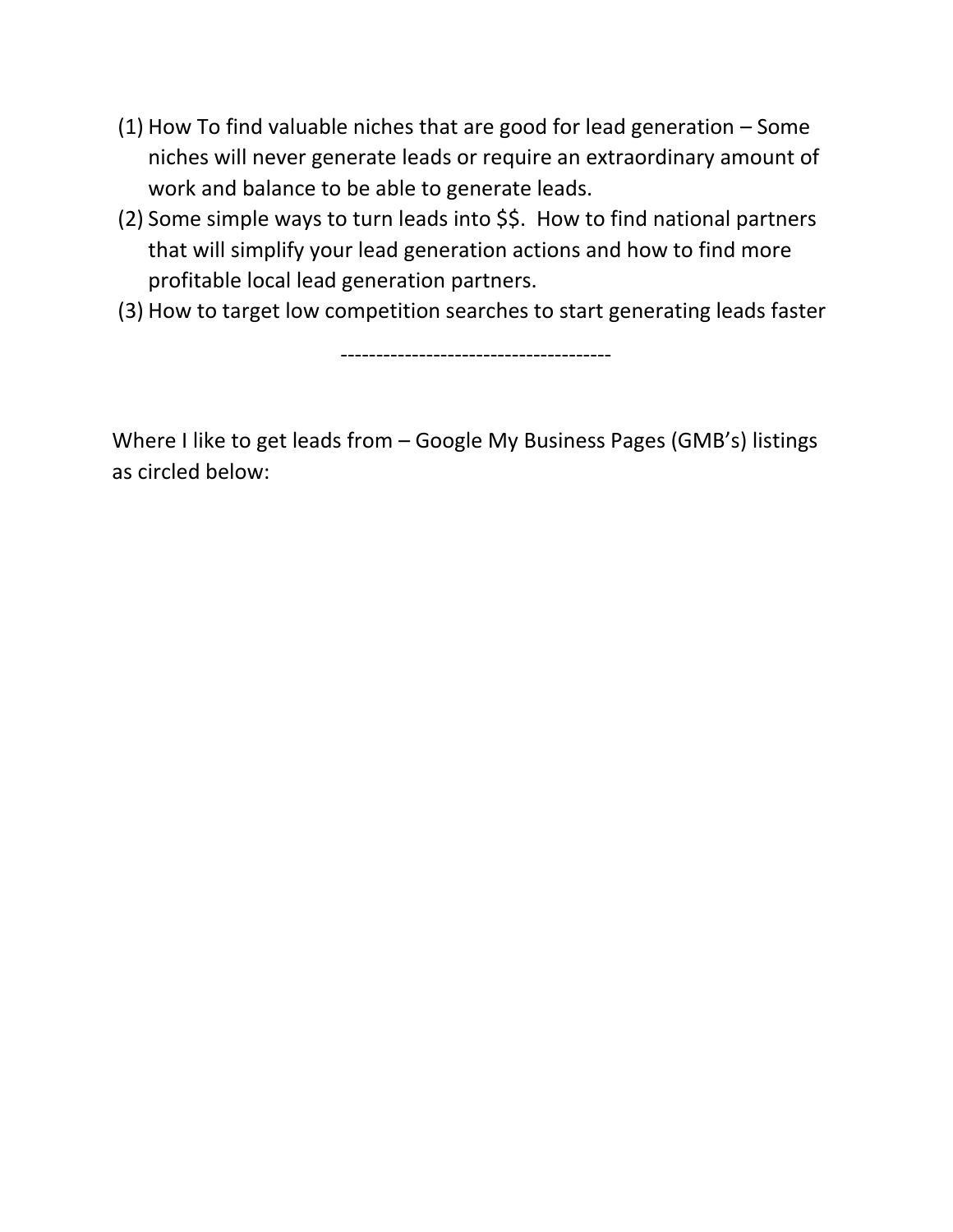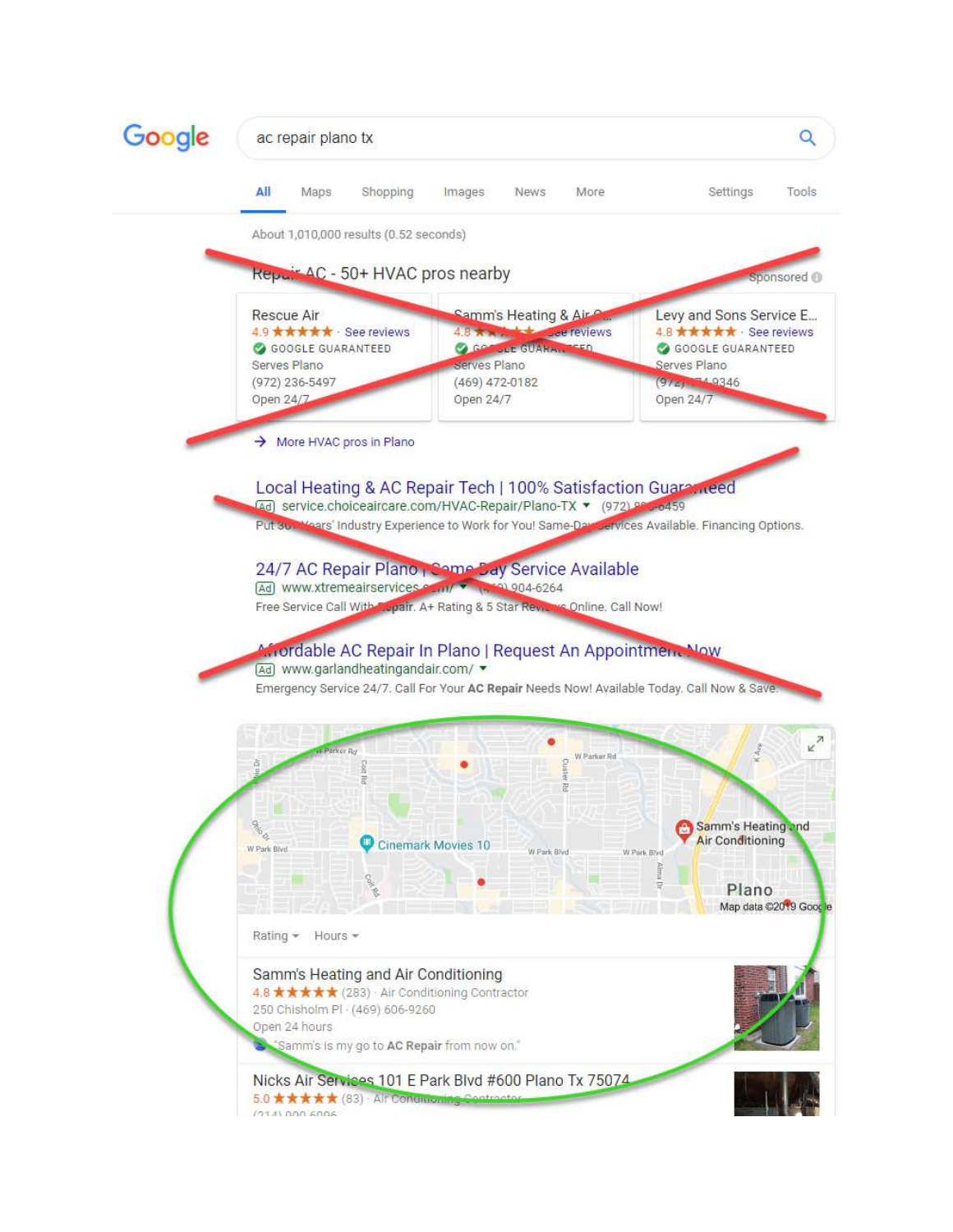The Red X's are ads – most people automatically skip over these ads without even registering them.

The GMB's standout due to the big graphical map near my location and with the reviews and photos they contain.

Google has progressively promoted the GMB listings more and more over the years. They've done this by putting them in more search results and making them take up more screen real estate.

--------------------------------------

#### **Cheat 1) How to find good niches to target for lead generation:**

There are 2 factors I look for that determine whether or not I go into a niche – (a) is it urgent and (b) does it service the customer at their location?

(A) Urgency is important because I don't want to have to create a beautiful website and do conversion optimization for these niches. I don't want to enter a niche where the potential customers do a lot of research on who they're doing business with because I will fail that test or I will have to put 10x-100x more into the website and its conversion optimization for it to work. Many people have generated leads with non-urgent services, but I prefer to stay away.

For example, if you're looking to hire a personal injury lawyer, you're likely to look at the website, go to the about page and read about the specific lawyers. I definitely don't want to do that!

(B) Since I'm primarily using GMB's to generate these leads, I don't want them to put in driving directions or expect to come to me to get serviced. This is why I like the home services niches  $-$  it automatically fulfills (B)

Go to<https://www.homeadvisor.com/>and research their niches – put them up against (A) and pick 2 or 3 and move on! Simple.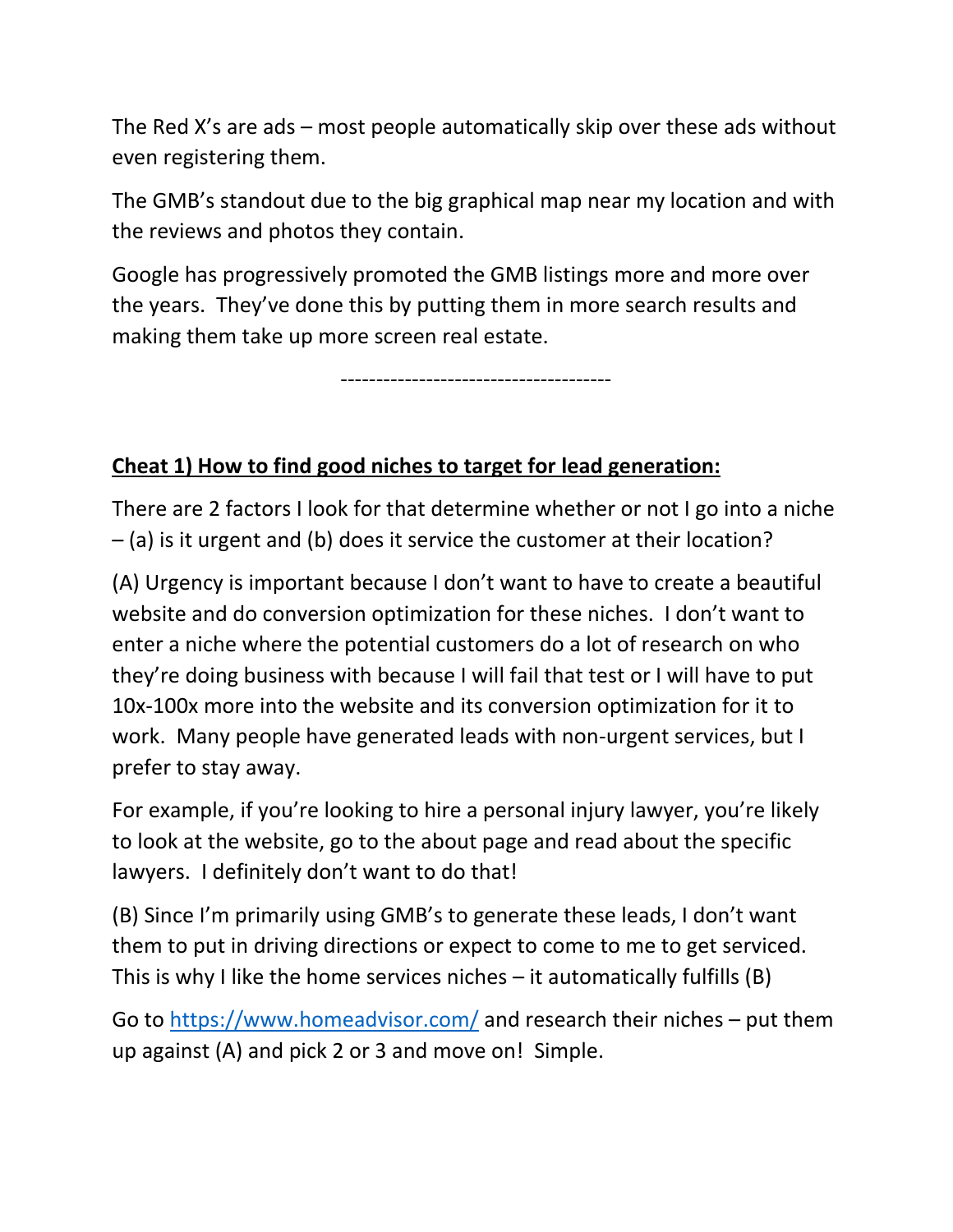

#### *[begin shameless plug mode]*

If you'd like more help growing your business with passive SEO lead generation income, [get insider access to my full system via the no holds](https://digitaldominationdojo.com/buy-passive-stealth-leads-system)  barred **[Passive Stealth Leads System](https://digitaldominationdojo.com/buy-passive-stealth-leads-system)**. I go into MUCH more detail and give away all my secrets. I'm not holding back anything from my members in here. You also will get support from me as you work to implement.



*[end shameless plug mode]*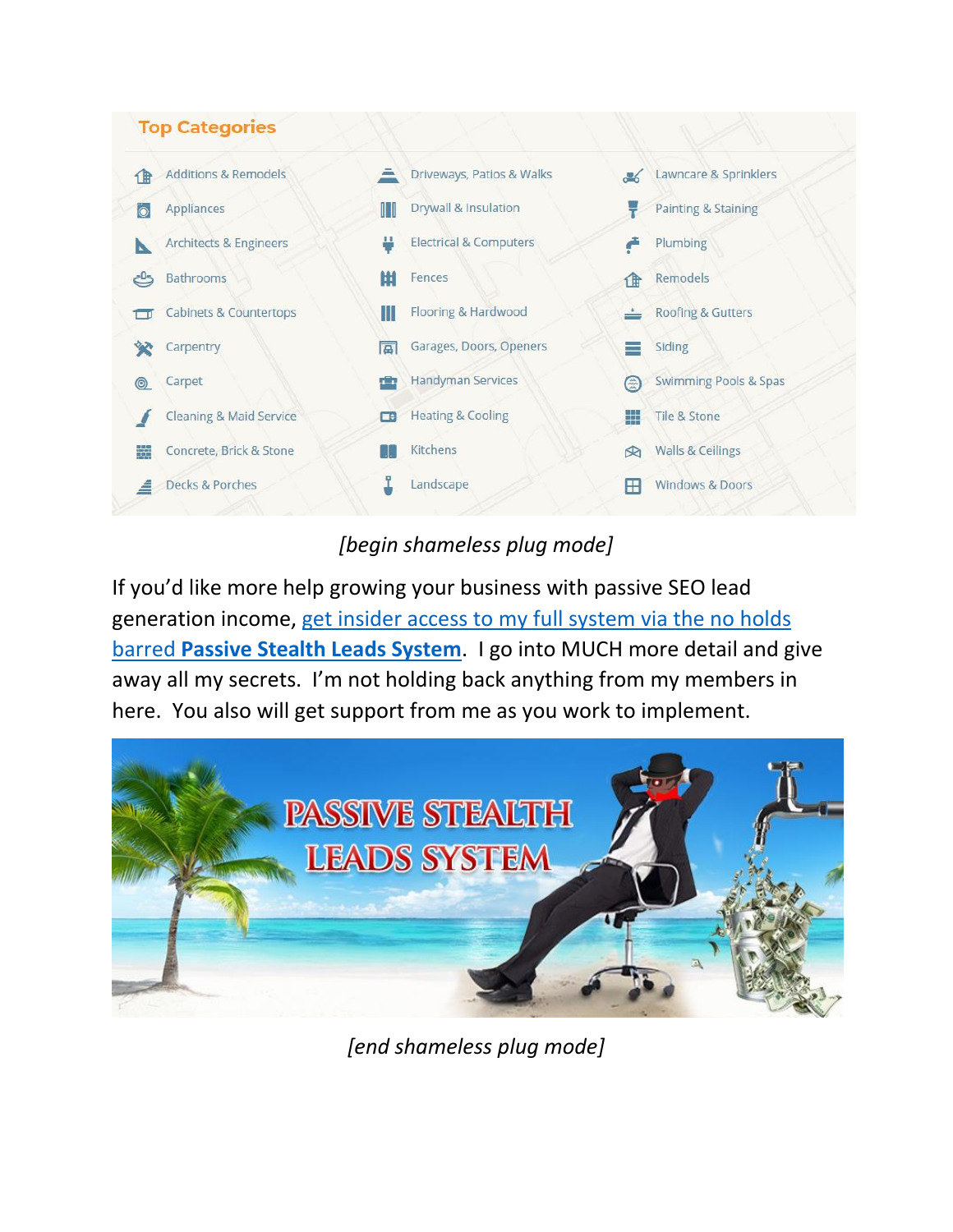## **Cheat 2) Super Easy Way to Turn Leads into \$\$\$**

When I got started many years ago trying to do lead generation, I generated leads, but I had a hell of a time getting someone to pay for them.

Solution: Sign up with elocal.com. - 01/17/2019

Elocal.com no longer accepts new partners that are generating less than 300 billable calls per month, so I no longer recommend them for people getting started.

2 Alternatives:

(1)

I found elocal.com through offervault.com. I recommend you find ~3 partners there that take home service or your specific niche leads and contact them. I'm confident there are other businesses looking to grow and willing to take someone like you on.

Go to:<https://www.offervault.com/pay-per-call>or use their search bar.



## (2)

Focus your action in a specific metro area. Search your big keyword. Find ~5 businesses that is bidding on PPC, but not ranking and call them up. Many of them may be small-ish and be answered by a decision maker!

If not, then be open, honest, and straight forward about what you're looking to offer. Some businesses will say "no" to you. That is OK! You haven't hurt them. You're not being pushy. You're not going to die. You're not going to ever interact with them for the rest of your life. All you need is 1 "yes."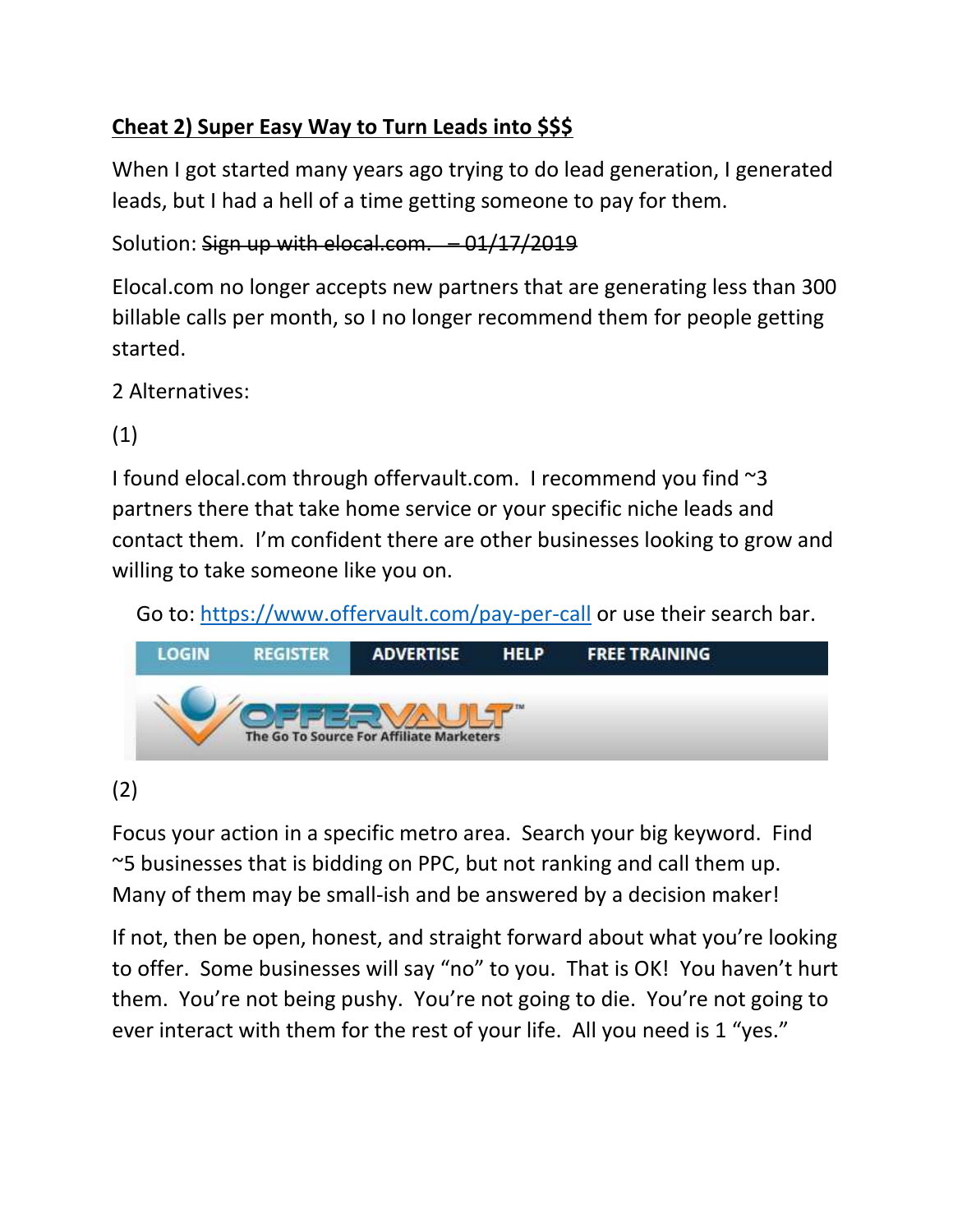Ideally, you could find a partner that services a large area. Fortunately, most home service businesses will drive within a 30-45 minute radius from their location – which in my area encapsulates millions of people!

I think if you say, "Hey I'm generating qualified leads and I'd like to send them to 1 business. Are you interested? I'll send you X leads for free..." Where X is like 1-10.

I would emphasize

- (a) "qualified" (they don't pay for leads that aren't qualified potential customers)
- (b)and that you won't send these leads to others (many lead gen companies send 1 lead to 10 companies)
- (c) and that they are HOT leads (calls made by the potential customer instantly transferred)

--------------------------------------

#### **Cheat 3) How to Target Low Competition Searches to Rank Faster**

It seems most people are looking for low competition niches.

I think you should approach this from a different angle – look for smaller cities.

It doesn't matter how competitive the niche is if you are targeting a smaller city.

For example, AC Repair is hugely competitive in the Dallas area, but there are dozens of small suburbs with valuable homes that have less than 100k population!

With this method, I had one GMB generate a lead less than 1 week after verification before I even built any citations! And this is in a decently competitive niche!

--------------------------------------